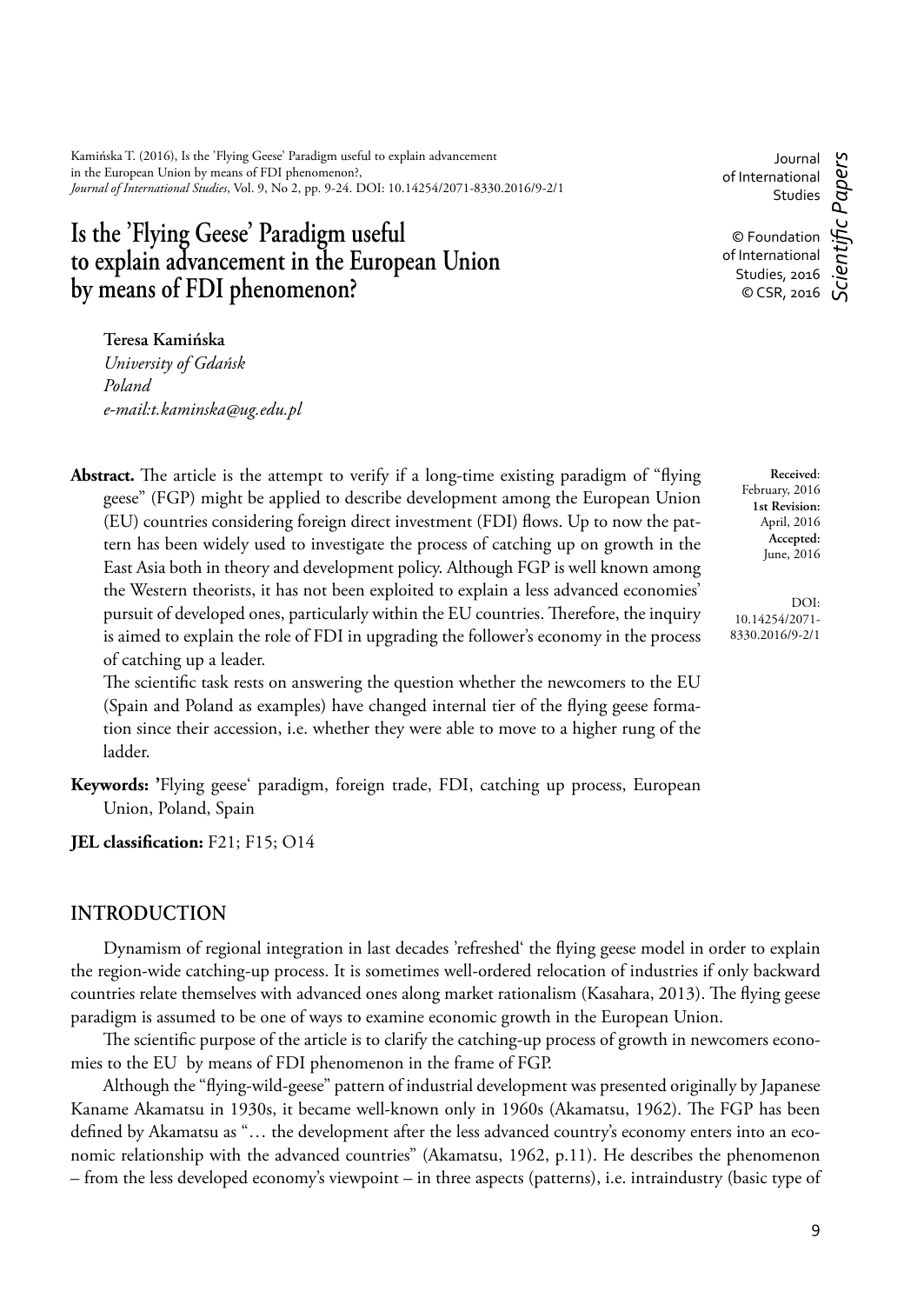FGP), leading to the interindustry in a particular country, and effects of combining industrialization in economically interdependent countries creates the international one. The first pattern of flying geese formation is a sequence of imports (M) -**>** domestic production (P) -**>** exports (X). In the graphic presentation there are three time-series curves for a particular industry with the time dimension on the horizontal axis. The curve that is the closest to the origin of the set of coordinates represents imports of the product group, then appears domestic production curve, and the third one presents its exports. The vertical axis denotes value of imports, production and exports, respectively (Akamatsu, 1962). They create the import-production-export sequence, and they all rise and fall resembling an inverted U or V-shaped formation. In nutshell, three curves together characterize the level of competitiveness of the relevant industry in a given country. The pattern displays how to substitute imports (IS) by promoting exports (EP). The second pattern expresses a sequence of product and industrial development from the obsolete industry through mature one up to the modern industries that are drivers (engines) of growth. It reflects the process of structural upgrading. The third pattern presents a hierarchy of economies at different stages of advancement (Akamatsu, 1962).

Although in times of Akamatsu foreign direct investment was not seen as meaningful factor of economic growth, he appreciated the significance of foreign impact of technology and knowledge for economic development that help emerge domestic production. It should also be added that original version of the model does not take regional integration process into consideration, either.

# **THE THEORETICAL EVOLUTION OF THE 'FLYING GEESE' MODEL**

The mechanism, that dominates today's discourse, relies on the subsequent relocation of industries from advanced to developing countries during the latters' catching-up process. It was also regarded as the economic theory of an essential Japan's economic assistance to developing countries (Okuda, 2002). The major driver in the model is the technological development due to increasing labour costs that makes the "leader's imperative for internal restructuring" (Kasahara, 2004, p. 10) as its own income rise and it moves into newer, more capital-intense, technologies. This is the process by which technology and know-how become obsolete and are passed down the chain of latecomers' economies.

In academic discourse it is often underlined that Akamatsu's flying geese model does not rest on changes in relative competitiveness due to different resources but it is the result of 'demand linkages' and 'complementarities' of various products.

Seen from the perspective of international aspect of FGP, national policies may speed up the advancement, and even change the initial sequence of countries in the flying geese order.

Some scholars claim (e.g. Korhonen, 1994) that FGP was the precursor of the product cycle theory (PCT) developed by Raymond Vernon in the 1960s (Vernon, 1966). It should be remembered that Vernon's product cycle theory stems from microeconomic point of view in which a particular company makes decision on the location of its production facilities. It is helpful to explain issues of choice between the foreign trade and foreign direct investment as well as cooperation between economies of different production structures. Vernon distinguishes three stages of the product cycle, i.e. new product (innovation), maturing product, and standardized product. New product or process, usually the high income product and labour-saving process, are manufactured in the USA and exported to the other advanced countries. In the mature phase they are also exported to less developed countries, and when the product (process) reaches the stage of standardization, its production location is transferred from the most advanced country (the USA) first to other industrialized countries, and then to the less developed economies (Vernon, 1966). A producer – inventor first exploits its domestic market, and then conquers foreign markets of advanced econo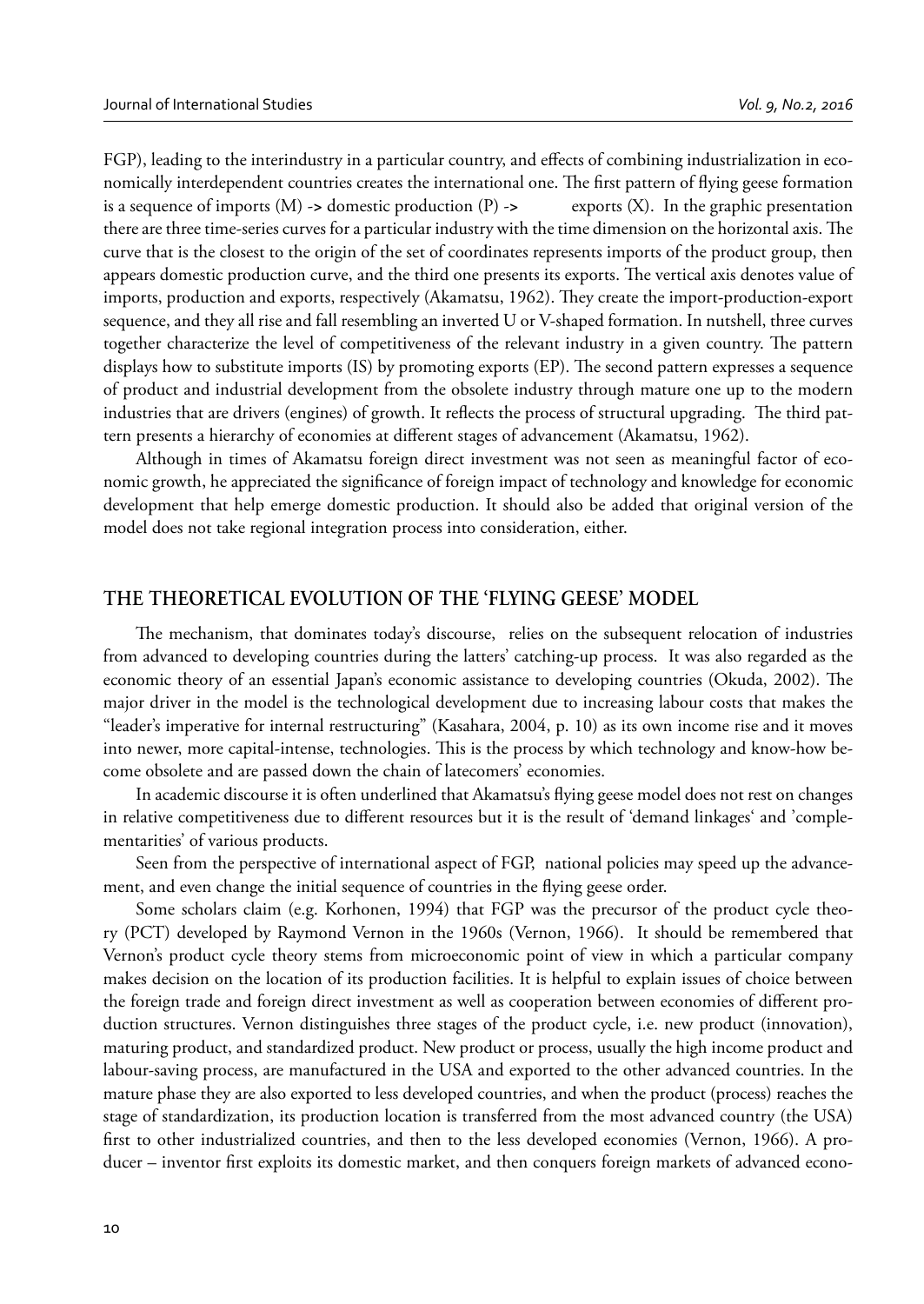mies. When markets get larger and larger and the commodity with its associated technology is refined and standardized, foreign companies are encouraged to imitate and produce the same product to fulfi l domestic demand, and eventually to take up exports. Here outward foreign direct investment is supposed to replace export (Kasahara, 2004).

At the first sight the descriptive results of both theories seem to be similar, but the major difference between them is the fact that the flying geese model focuses on sequential development of industries in less advanced countries, while the product cycle theory observes the location of production of a given product during its life cycle. What is more, FGP considers the innovation of new products in leader countries as exogenously given, and in the product cycle theory each economy's technological level is given and static (Schröpppel, Nakajima, 2002).

Vernon's PCT encouraged Akamatsu and his students, i.e. Kioyshi Kojima and Terutomo Ozawa to develop flying geese paradigm into modern versions. Japanese academics were the first who incorporated the different foreign activities of transnational companies, including FDI, into regional integration problem, mainly in the Pacific region. Modern FGP focuses on regionally contextualized transformation of national economies, rather than on the strategic behaviour of large firms considered by PCT. In this regard some theorists deal with the FGP as a derivative of what may be named the industry (life) cycle theory (Kasahara, 2004).

At the present time academics' mindsets are influenced by Kojima's concept of "catching-up product" cycle" which is the contemporary interpretation of the flying geese paradigm (Kojima, 2000). First Kojima contrasts Japanese view (Akamatsu) with Vernon's approach, then incorporates microeconomic aspects into macroeconomic framework of the factor proportions theory (neoclassical Heckscher-Ohlin theorem). Such an approach is often named as "westernization" of FGP (Schröpppel, Nakajima, 2002 and Kasahara, 2013). Both, Kojima's reinterpretation of FGP and Vernon's theory are formulated from the perspective of developed economies.

Kojima as the first economist integrated the notion of foreign direct investment into the flying geese paradigm, intertwining periods of imports, production and exports of consumer goods in backward countries with periods of their imports, production and exports of capital goods (Kojima, 2000). He also attempted to identify the attributes of two types of FDI i.e. pro-trade (the Japanese type – complements) and anti-trade (the American type – substitutes) (Kojima, 1973 and 1977). Other than trade-oriented investments, Japan's overseas investments were initially (i.e. at the turn of the 1950s and the 1960s) allocated for exploitation of natural resources in resource-abundant countries or manufacturing labour-intensive products in labourabundant infant industrialised countries. Most of production from the first type of FDI was shipped back to Japan, while the manufactures from the second type were also exported back to Japan and to third-country markets. Intraindustry trade is tend to be identified with pro-trade FDI that is described in international economics manuals in two basic types. The horizontal intraindustry two-way trade occurs within a differentiated group of final products which is typical for a monopolistic market structure. The vertical intraindustry type is trade within the same industry, encompassing both intermediate goods exported by one country and final goods imported from the other one. Intraindustry trade, in particular the horizontal type of trade, does not reflect comparative advantages because the monopolistic competition theory of trade assumes the same labour/capital ratio (Krugman, Obstfeld, 2005). If FDI happens under such circumstances, trade might be replaced by local production in host countries. Substitutes and anti-trade FDI are consequences. Since the vertical type of intraindustry trade dominates nowadays it requires the new division of labour brought about by intra-firm factor movements, and created by FDI. Complements and pro-trade FDI are consequences.

The American FDI was aimed mostly to produce relatively technology-based, and capital-intensive products for local, i.e. host markets (Kojima, 1977).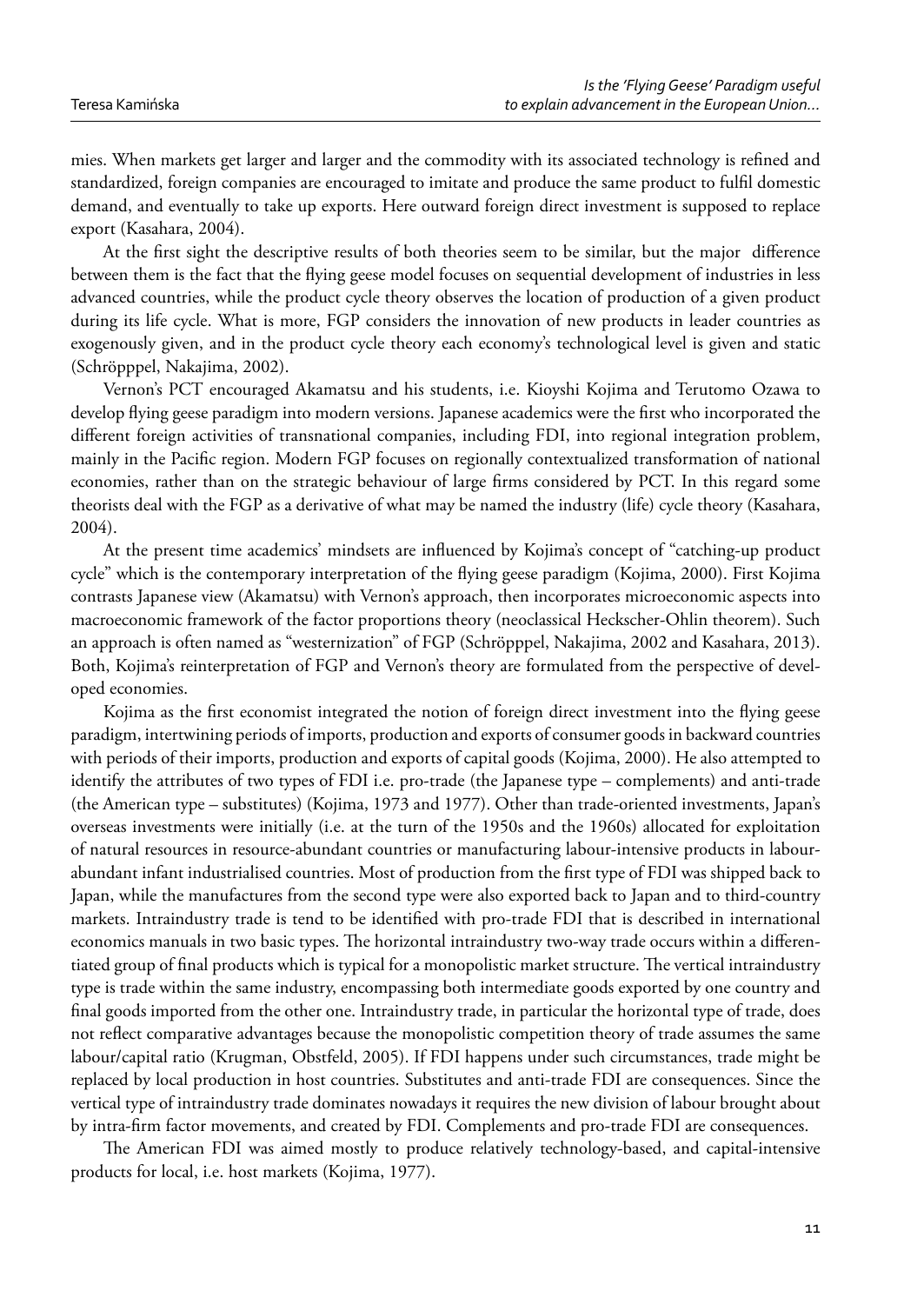Regarding of the pattern of trade between countries in terms of relative differences in their factor endowments, but without any factor movement, capital transfer moves from a capital-abundant economy to a capital-scarce one in search of a higher marginal rate of return when the latter impedes the importation of capital-intensive goods from the former. Mundell was the first who described the substitution case of trade and capital factor movement, and his analysis predicted the immense inflow of the American FDI into Europe after the establishment of the European Economic Community in 1958 (Mundell, 1957). The EEC set up the discriminatory tariffs inducing American investments. Mundell claims that in the capital-receiving country, the capital inflow causes a change in equilibrium production point shifting it in such a direction that a capital-intensive industry (i.e., that country's comparatively disadvantaged industry) expands, while a less capital-intensive industry (i.e., that country's comparatively advantaged industry) contracts. In the home capital country the opposite phenomenon is perceived (Mundell, 1957). As a result, the foundation for commerce (i.e., the existing pattern of comparative advantage between the two countries) is in the end eliminated by capital movement (a case of substitution) (Ozawa, 2007).

Having adopted H. Johnson's (1972) definition of capital movement in the form of FDI ("the essence of direct foreign investment is the transmission to the 'host' country of a 'package' of capital, managerial skill, and technical knowledge"), Kojima recognized that the essence of FDI is not so much capital movement *per se* in neoclassical sense as knowledge transplantation that is mostly industry-specific (Ozawa, 2007).

Ordering Kojima's contribution to the extension of FGP and the contemporary role of FDI in catchingup process that can be adopt and foster to explain regional integration it is worth mentioning that he constructed, in fact, three models (Kojima, 2000):

Model I: (diversification and rationalisation of industries) in which the accumulation of physical and human capitals causes the economy to diversify first to more capital-intensive strategic industries and next to rationalise them so as to implement more efficient manufacturing methods. Kojima treats the model as the first of the theoretical pillars for the FGP (Kojima, 2000, p. 376);

Model II: (pro-trade-oriented foreign direct investment) in which the regional transmission of growth has been assisted by the "pro-trade-oriented" FDI device, that enables country's comparatively disadvantageous production to be transplanted onto a host country in such a way as to strengthen the latter's comparative advantage. Conjoining Akamatsu's basic model and Kojima's model II a result is the "FDI-led growth", and may be stylized as:

| inward<br>M                      |  |  |  | tward<br>201 |           | <b>IVI</b> |
|----------------------------------|--|--|--|--------------|-----------|------------|
| <b>Viewnoint</b><br>Host country |  |  |  | Home country | viewpoint |            |

M,P,X – as above, M'- reverse imports

So called "full circle model" is an evolutionary depiction of catching-up in, and next shedding of, an industry as a certain less advanced country successfully moves in flying geese formation from the low valueadded to higher value-added fabrication. Moreover, it should be mentioned that host country's part of the circle may occur instantly, if the initial imports can be bypassed by greenfield FDI that sets up local production which might be sold both in domestic market and abroad. Summing up, such a pro-trade oriented FDI constructs the second theoretical pillar for FGP.

Kojima's full circle model seems to be applicable to investigate alignment of countries of the EU since the modified sequence thrives in open economy environment, in favourable climate for FDI where inward and outward flows are unrestricted, and the market is highly liberalised, i.e. it regulates and coordinates economic activities as well as resource allocation.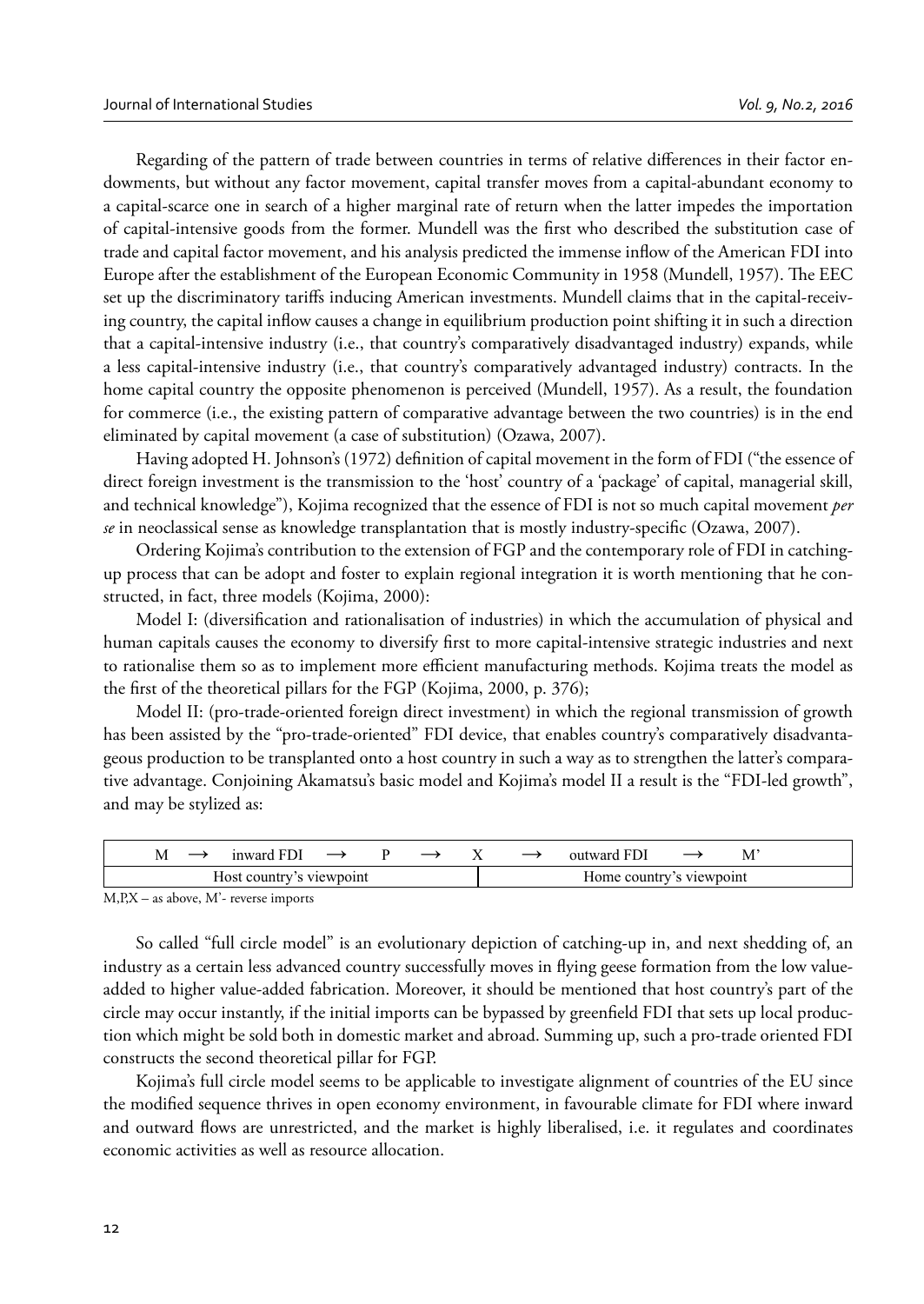Model III: (agreed specialisation) is the third theoretical pillar of FGP that is presented as an effective measure to increase intraindustry trade in an integrated region. It is important for integration process while the structure of industries and exports in each country become more and more alike. Hence, intraindustry trade promotion may help avoid trade conflicts and foster regional integration (Kojima, 2000, p. 386).

The last outstanding theorist whose contribution to FGP is worth mentioning is T. Ozawa. In regard to the interindustry pattern of FGP he separates five stages as a "flight map" for follower geese to be guided in their drive to catch up on growth. Ozawa also assigned to these stages surnames of corresponding economists or entrepreneurs. Stage 1 is the endowments driven or labour-intensive stage (e.g. textiles or rural sector), identified with Heckscher-Ohlin; Stage 2 is a physical scale-driven one (e.g. capital-intensive or natural resource processing) almost homogenized, and identified with Adam Smith; Stage 3 is consumer-oriented one (e.g. clothing but also vehicles) which is widely differentiated, and identified with Henry Ford; Stage 4 concerns R&D-based sectors (e.g. computers), and represented by Joseph Schumpeter; Stage 5 deals with information technology (internet-based information services), and its 'face' is Marshall McLuhan (Ozawa, 2009). Ozawa stresses that each stage of development demands different preparatory measures, institutions and strategies, so the FDI-led take-off applies in labour-intensive emerging economies, then higher stages are built on capital-intensive, and eventually on knowledge based technologies (Ozawa, 2012).

# **THE 'EUROPEIZATION' OF THE 'FLYING GEESE' MODEL**

The 'flying geese' paradigm has been evolving as a model for many decades incorporating new products and industries that correspond to relevant level of technology, new phenomena, governmental policy, etc. Hence, it is worth looking at, whether a FDI phenomenon can be applied to interpret regional integration between economies of various development levels in Europe. Being aware of a broad scope of issues the model encompasses, it is necessary to choose an exact subject of investigation which will enable to achieve an assumed purpose. As an empirical method to assess the usefulness of FGP in the EU, presuming that FDI might play a significant role in upgrading economies, a comparative case study has been taken. It relies on assumption that the UE-12 countries (former Common Market at the turn of 1970s and 1980s) are the leaders of growth in the "flying geese formation", and that next comers to the EU are less advanced (followers). Therefore, two countries of a certain likeness have been selected, which joined the 'formation' in different periods. The research task is to answer the question whether they were catching up the leaders' group (EU-12) in the process of regional integration, i.e. strictly expressing whether they were imitating Kojima's model II by use of FDI.

In order to contemplate the model under the EU circumstances Spain and Poland have been selected as countries of a resemblance as regards, not only, geographical (land area) and demographical (population) characteristics in the year of accession (1986 and 2004, respectively). A visible convergence of some basic economic indicators confirms an appropriate relevance of the countries selection (Table 1 and Table 2). Relatively similar economic level of both countries in the year of accession to the Community and ten years after (measured by a value of GDP *per capita* and comparable share of foreign trade in GDP), and nearly twenty years of time lag regarding the year of their accession does not allow forgetting about Poland's backwardness. Years from Spain's accession to Maastricht (1986 – 2001) are called the "the golden years" of Spanish membership since it was the period of the Spanish government's efforts to formulate the European policy aimed at maximizing both the internal and external benefits resulting from integration process (Powell, 2001). Moreover, the first decade for Spain was much more favourable taking a business cycle into account than for Poland (a long lasting crisis then a slowdown not only in the European economy).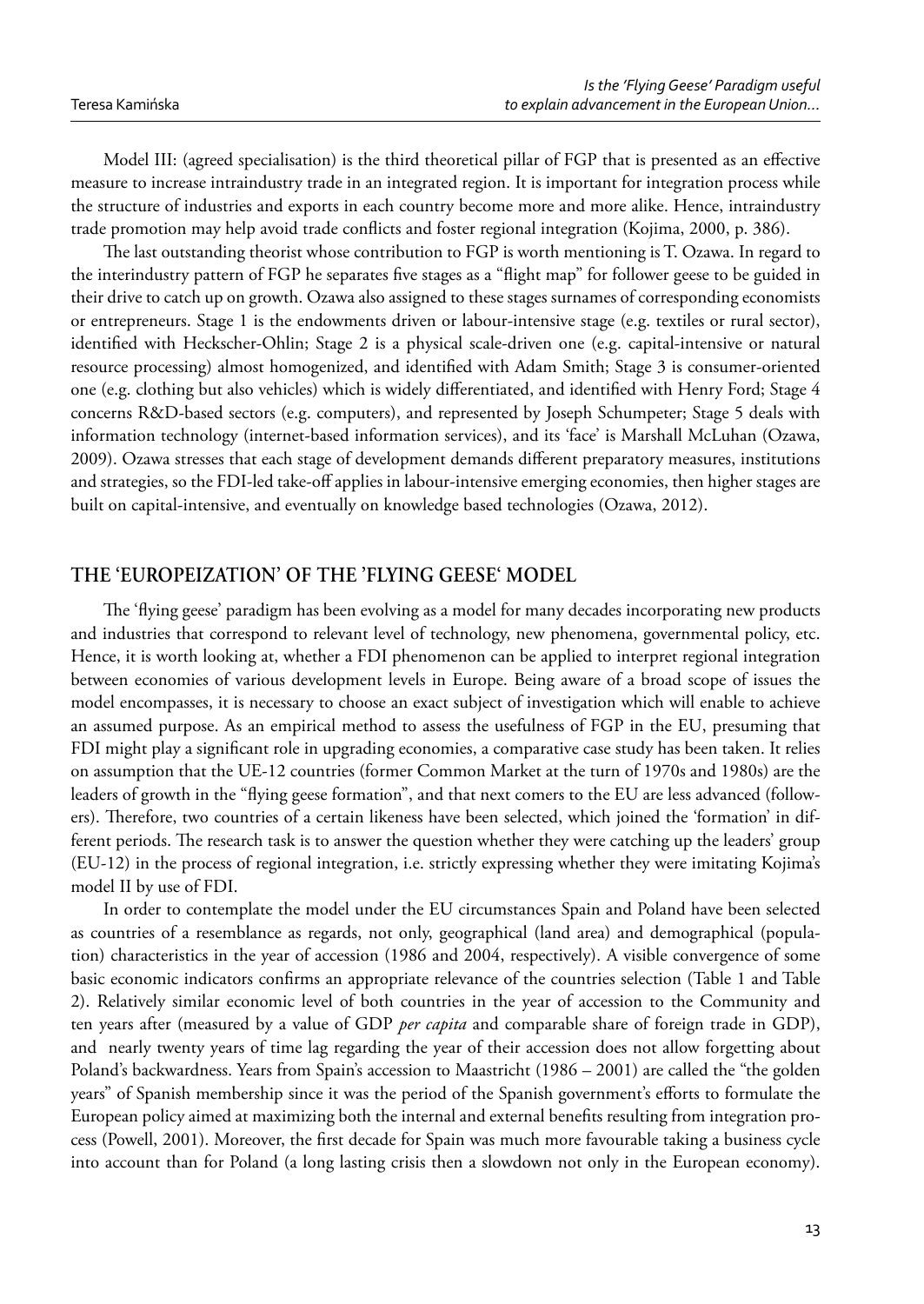Nevertheless Poland improved GDP *per capita* in PPS for the EU-28=100 more than by one third while Spain was worse off though new comers in 2004 were less advanced that lowered the basis of the indicator.

Looking for regularities and relationships between FDI, foreign trade and development, foreign direct investment stocks (position) are assumed to be a better measure of the total level of direct investment at a given point in time, usually at the end of a year. The next reason of the above choice is that stocks create stable and long-lasting business links between economies. The outward FDI stock is the value of the resident investors' equity in and net loans to enterprises in foreign economies. The inward FDI stock is the value of foreign investors' equity in and net loans to enterprises resident in the reporting economy. FDI stocks are measured in USD and as a share of GDP (Table 2).

| Characteristics                                                                     |                 | <b>SPAIN</b>          |            | POLAND             |  |
|-------------------------------------------------------------------------------------|-----------------|-----------------------|------------|--------------------|--|
| Year of accession to the EU                                                         | 1986            | Ten years after       | 2004       | Ten years after    |  |
| Population in millions <sup>1</sup>                                                 | 38.543          | 39.260                | 38.620     | 36.620             |  |
| Land area in km                                                                     | 500 210         |                       | 306 210    |                    |  |
| GDP per capita US dollars                                                           | 6,504.1         | 16,236.8              | 6,640.0    | 14,342.9           |  |
| GPD per capita $EU=15$ (%)<br>GPD per capita in PPP EU-28 = $100$                   | 72.5<br>$100^3$ | 81<br>91 <sup>4</sup> | 49         | 68                 |  |
| Annual average growth rates of real GDP                                             | $2.9^{\circ}$   | $3.2^{6}$             | $5.7^{7}$  | 3.9 <sup>8</sup>   |  |
| Average GDP growth rate in the first decade<br>in the EU                            |                 | 2.98                  | 3.95       |                    |  |
| Average GDP growth rate of the European<br>Community (EU-27) in the relevant decade |                 | 2.46 (1986-1996)      |            | $1.1(2004 - 2014)$ |  |
| Exports as percentage of GDP                                                        | 18.3            | 23.1                  | 34.6       | 47.4               |  |
| Imports as percentage of GDP                                                        | 17.1            | 23.2                  | 37.2       | 46.2               |  |
| Market integration indicator <sup>6</sup>                                           | $1.3^{6}$       | 1.0                   | 2.7        | $0.7^9$            |  |
| Market integration indicator in the EU                                              |                 | 0.7                   | 1.1<br>0.9 | 2.8<br>2.4         |  |

| Table 1                                               |  |
|-------------------------------------------------------|--|
| Comparative statistics of Spain and Poland's likeness |  |

 $^1$  www.populstat.info/Europe (retrieved on 4.02.2016)  $^{-3}$  in 2004  $^{-4}$  in 2014  $^{-5}$ 1980-1989  $^{-6}$ 1992-2000  $^{-7}$ 2004-2007  $^{-8}$  2005-2014<br> $^9$  in 2012  $^{-6}$  Market integration indicator or EDI intensity is an avera in 2012 <sup>6</sup> Market integration indicator or FDI intensity is an average value of inward and outward FDI flows divided by GDP. The index measures the intensity of investment integration within the international economy. (Spain in 1993)

Source: UNCTAD database, Eurostat database, database of the National Bank of Poland, World Bank (retrieved on several days from January to March, 2016).

The first indicator describing the role of FDI in economy is its position as percentage of GDP (Table 2). The UE-15 up to 2004, afterwards EU-27 had been a net FDI sender over the entire period and what is more, its percentage share in GDP had been increasing gradually up to 60% as regards outward and up to 50.6% as regards inward. In contrary, both Spain and Poland are still net receivers, and percentage shares of FDI in GDP are lower as compared with the UE, Poland's in particular, in respect to outward position (10.7% versus 48.8%, respectively). Taking the statistics of the first ten-year period in the UE, studied countries may be comparable only from outward position viewpoint (3% in Spain and 1.3% in Poland). Poland took much greater advantage from inward FDI at the year of accession (34.4%) than Spain (12.7%), and so did after 10 years (17.9% vs. 48.8%).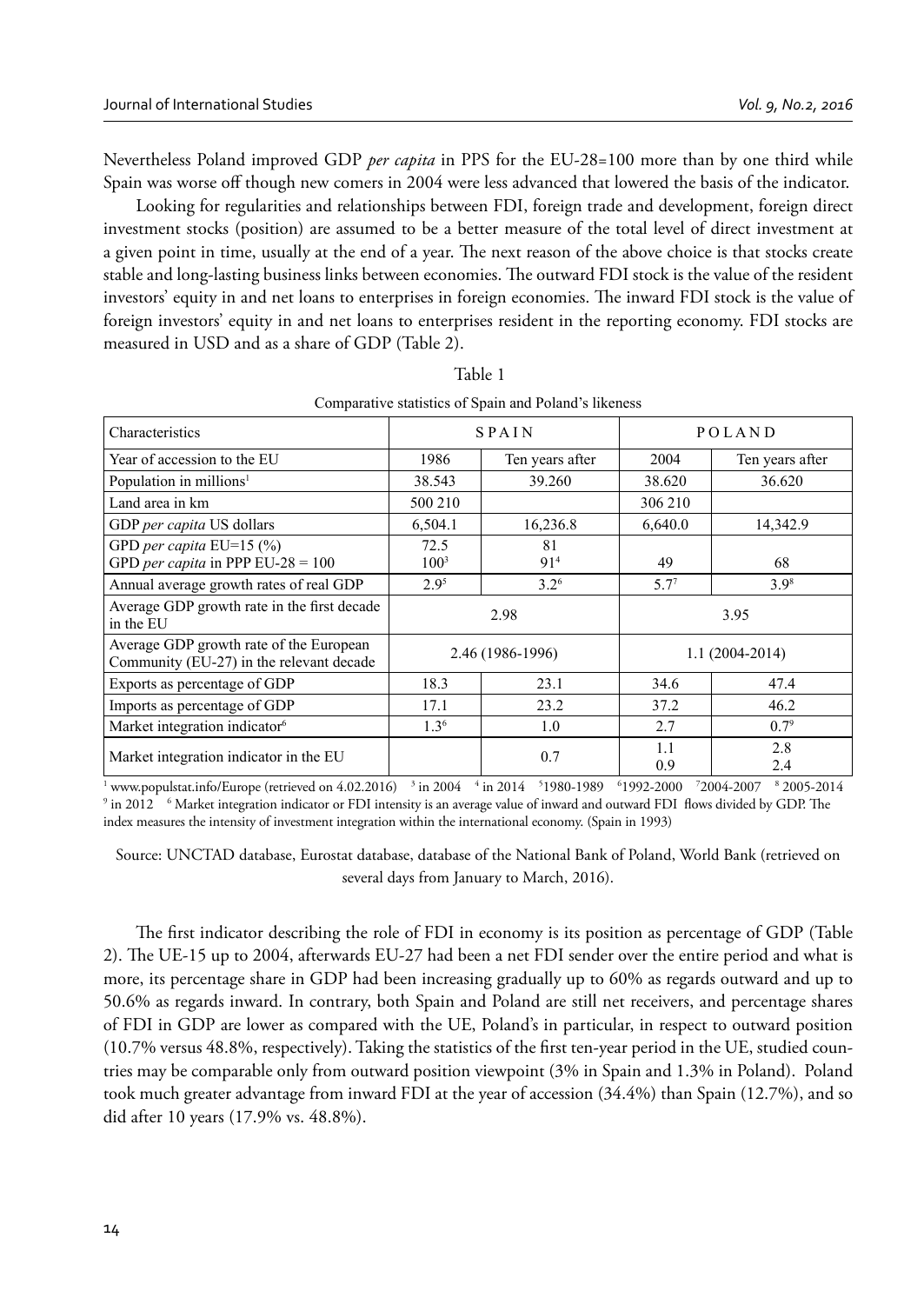Coming to the point of cognitive task, in Koijma's model II imports is followed by inward FDI presumed as "led growth" factor. Over ten years Spain's major imports partners had not changed meaningfully, however trade relationships had been enhanced with the EU economy (Table 3).

Table 2

|      |         | The European Union | Spain   |        | Poland  |        |
|------|---------|--------------------|---------|--------|---------|--------|
| year | outward | inward             | outward | inward | outward | inward |
| 1985 | 10.7    | 8.3                | 3.0     | 12.7   |         |        |
| 1995 | 15.4    | 17.6               | 5.7     | 17.9   |         |        |
| 2004 | 41.2    | 36.6               | 27.0    | 39.0   |         | 34.3   |
| 2013 | 60.0    | 50.6               | 43.5    | 52.7   | 10.7    | 48.8   |

FDI stocks as percentage of GDP for the EU, Spain and Poland

Source: OECD (2014), *OECD International Direct Investment Statistics 2014*, OECD Publishing http://dx.doi. org/10.1787/idis-2014-en (referred on 1.02.2016)

Table 3

Imports structure broken down by main Spain's partners (percentage share) in 1986 and 1996

|                | 1986 |                | 1996 |
|----------------|------|----------------|------|
| $EU-15$        | 53.5 | $EU-15$        | 66.4 |
| Germany        | 15.1 | France         | 17.8 |
| France         | 11.8 | Germany        | 14.9 |
| <b>USA</b>     | 9.9  | Italy          | 9.6  |
| United Kingdom | 7.7  | United Kingdom | 8.3  |
| Italy          | 7.3  | Benelux        | 7.5  |
| Japan          | 4.9  | <b>USA</b>     | 6.3  |

Source: Own calculation based on Institutio National Estadistica Annuario 1987, 1997, www.ine.es/fnebaseweb (retrieved on 15.02.2016; 24.02.2016)

- Spain's imports were based in both considered years on food products, raw materials including fuels, chemical industry, machinery and transport equipment (Table 4). Essential changes might be observed in raw materials (decreased strictly by a half) and in transport sector (nearly doubled). Comparing both imports structures, i.e. broken down by partners and by commodities with respective FDI inward structures (Table 5 and Table 6) the following findings might be mentioned:
- Spain's internationalisation (imports and inward FDI) focused defi nitely on developed countries, mainly within the EU.
- Over studied ten-year period the percentage share of the EU rose significantly (as much as 13.1 percentage points as considers imports and by over 2.5 percentage points as considers inward FDI).

- Relative indicators of similarity structure, calculated as 
$$
Z = \frac{\sum_{i}^{n} \min(Wi)}{\sum_{i}^{n} \max(Wi)},
$$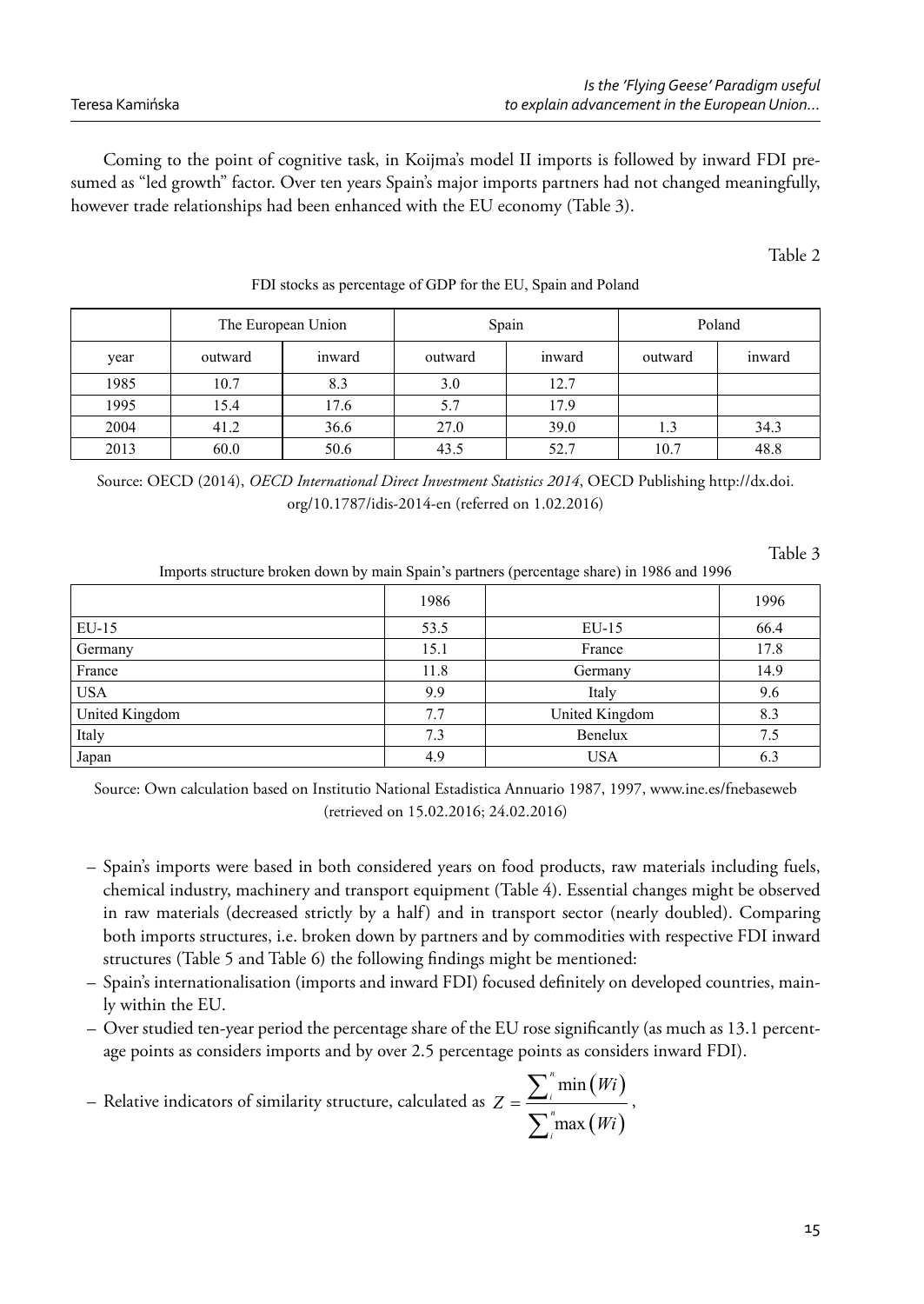where: Z – Relative Indicator of Similarity Structure, which  $Z \in \langle 0,1 \rangle$ , the closer to 1 the higher level of similarity structure, W<sub>i</sub> – indicators of structure with reference to imports structure as well as to FDI, display that similarity structure is almost the same and recognized as high (0,683 as regards imports and 0,638 as regards FDI) .

– Imports of machinery and transport equipment corresponded with FDI inward stock in manufacturing and huge increase of services such as real estate and business activities.

Spain's accession to the EU began a long period of expansion of the Spanish economy driven mostly by the huge increase of external financing. Decomposition of sources of the Spanish boom period prepared by use of the QUEST model shows that the easy access to international financing with low interest rates had meaningful effects on business investment (European Commission, 2012). Moreover, the OECD FDI Regulatory Restrictiveness Index that evaluates the restrictiveness of a country's FDI procedures covering such as: foreign equity restrictions, screening or approval mechanisms, restraints on key foreign employment, operational restrictions, has been among the lowest values for Spain, i.e. 0.021versus OECD's average 0.076 (0 <RRI<1; 0 means open economy; 1 means closed economy) (OECD, 2014).

The result was the strengthening of the EU partners' position in exports (Table 7), above all Spain's geographical neighbours (France, Italy and Portugal). However, the exports commodity structure did not change radically over ten years (the relative indicator of similarity structure Z=0.718, i.e. of high level), but it corresponded to moderate changes in FDI outward structure  $(Z=0.538)$  over the given period (Table 6). The dominating share of machinery and transport industries in exports mainly to the EU economies had been transformed into increase in outward FDI to Latin America and the Caribbean (Table 8). The EU lost its leadership in outward FDI (41.2% and 36.6%, respectively).

Table 4

| <b>IMPORTS</b> |      |                                                  | <b>EXPORTS</b> |      |  |
|----------------|------|--------------------------------------------------|----------------|------|--|
| 1986           | 1996 | Group of commodity                               | 1986           | 1996 |  |
| 12.9           | 12.7 | Food products                                    | 16.9           | 15.7 |  |
| 22.0           | 10.7 | Raw materials including fuels                    | 10.5           | 3.2  |  |
| 9.4            | 9.3  | Chemical industry                                | 6.6            | 6.1  |  |
| 3.6            | 5.0  | Plastics and rubber                              | 4.1            | 4.7  |  |
| 1.7            | 1.0  | Furs, feather, glassware                         | 5.5            | 1.1  |  |
| 1.3            | 1.1  | Timberland products                              | 1.1            | 0.8  |  |
| 2.5            | 2.9  | Paper industry                                   | 3.3            | 2.6  |  |
| 3.3            | 5.0  | Textile industry                                 | 4.7            | 4.3  |  |
| 28.2           | 30.5 | Metal products, machines, and electric equipment | 25.6           | 25.0 |  |
| 8.4            | 15.1 | Transport                                        | 17.4           | 25.8 |  |
| 5.7            | 3.1  | Optics                                           | 0.9            | 1.2  |  |
| 1.0            | 3.5  | Miscellaneous products                           | 3.4            | 9.5  |  |

Spain's imports and exports structure broken down by commodities in 1986 and 1996

Source: Own calculation based on Institutio National Estadistica Annuario 1987, 1995, 1997, www.ine.es/fnebaseweb (retrieved on 15.02.2016; 26.02.2016)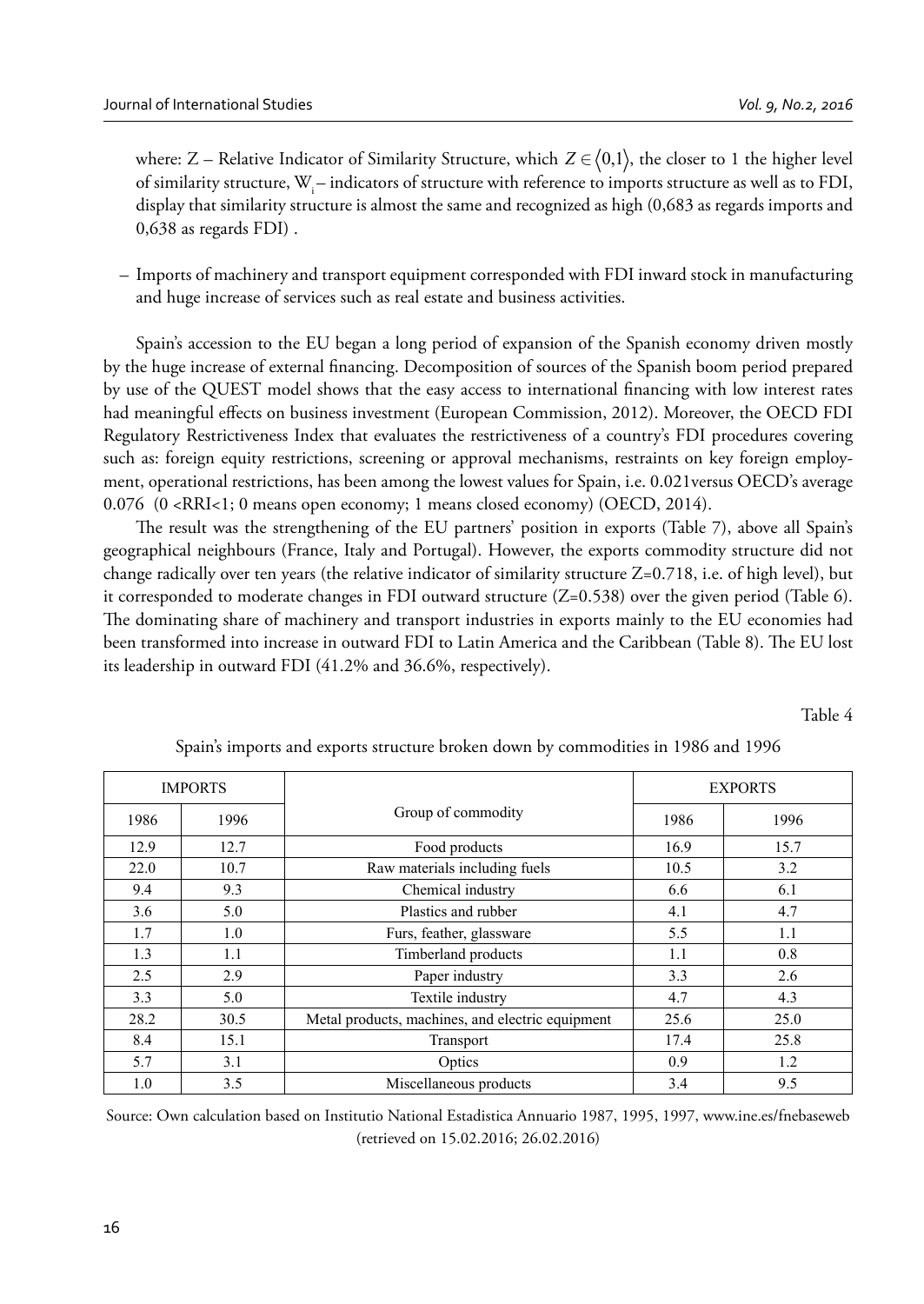Summing up Spain's case from Kojima's model II viewpoint, it may be concluded that combined analysis of foreign trade and FDI broken down by main partners, commodities and economic activities in two marginal years of the first decade confirmed to some extent a sequence of phenomena taking place in "flying geese" formation. Spain developed the economy by means of imports of machinery and transport equipment industries followed and reinforced by inward FDI in manufacturing, real estate, business activities and information from developed countries, mainly from the EU. Afterwards, products of alike commodity groups were exported to practically the same group of developed countries, mainly Spain's neighbours. Finally, outward FDI had been positioned mostly in less developed countries displacing so far partners.

Today, Spain is Europe's third economy for outward FDI as a share of GDP and second for inward FDI. Integration in the European Union also played an important role in drawing FDI, as it made Spain significantly more attractive as a location for multinationals, by ensuring more open and competitive policies in greater harmony with those of its EU partners (Myro R., 2015).

#### Table 5

Spain's FDI (stock) inward position in 1986 and 1996 broken down by percentage share of main partners

| 1986           |       | 1996           |      |  |
|----------------|-------|----------------|------|--|
| $EU-15$        | 68.24 | $EU-15$        | 70.9 |  |
| United Kingdom | 23.7  | France         | 18.0 |  |
| Germany        | 24.9  | Germany        | 16.7 |  |
| <b>EFTA</b>    | 11.7  | Benelux        | 23.3 |  |
| France         | 8.2   | United Kingdom | 9.9  |  |
| <b>USA</b>     | 7.6   | Italy          | 8.5  |  |
| Netherlands    | 6,1   | Latin America  | 5.4  |  |
| Japan          | 4.3   | <b>USA</b>     | 4.2  |  |

Source: Own calculation based on OECD. (2000), *International Direct Investment Statistics Yearbook 1999*, OECD Publishing, Paris. DOI: http://dx.doi.org/10.1787/direct\_invstat-1999-en-fr.

#### Table 6

Sectoral breakdown of Spain's FDI inward and outward position in 1986 and 1996 (percentage share)

|                                                                                                 |          | Inward |          | Outward |
|-------------------------------------------------------------------------------------------------|----------|--------|----------|---------|
|                                                                                                 | 1987     | 1996   | 1987     | 1996    |
| Primary                                                                                         | 1.8      | 0.9    | 5.9      | 8.2     |
| Manufacturing                                                                                   | 52.6     | 47.9   | 17.4     | 28.1    |
| Electricity, Gas and Water                                                                      | $\Omega$ | 0.1    | $\theta$ | 2.9     |
| Construction                                                                                    | 0.2      | 0.9    | 0.2      | 0.8     |
| Wholesale and Retail Trade; Repair of Motor Vehicles and<br>Motorcycles, Hotels and Restaurants | 18.9     | 16.6   | 14.8     | 12.9    |
| Transportation, Storage and Communication                                                       | 0.6      | 1.6    | 3.0      | 4.9     |
| Financial and Insurance Activities                                                              | 24.4     | 9.6    | 58.5     | 28.4    |
| Real Estate Renting & Business Activities Information                                           | 0.9      | 20.0   | 3.2      | 13.6    |

Source: Own compilation based on OECD. (2000), *International Direct Investment Statistics Yearbook 1999*, OECD Publishing, Paris. DOI: http://dx.doi.org/10.1787/direct\_invstat-1999-en-fr.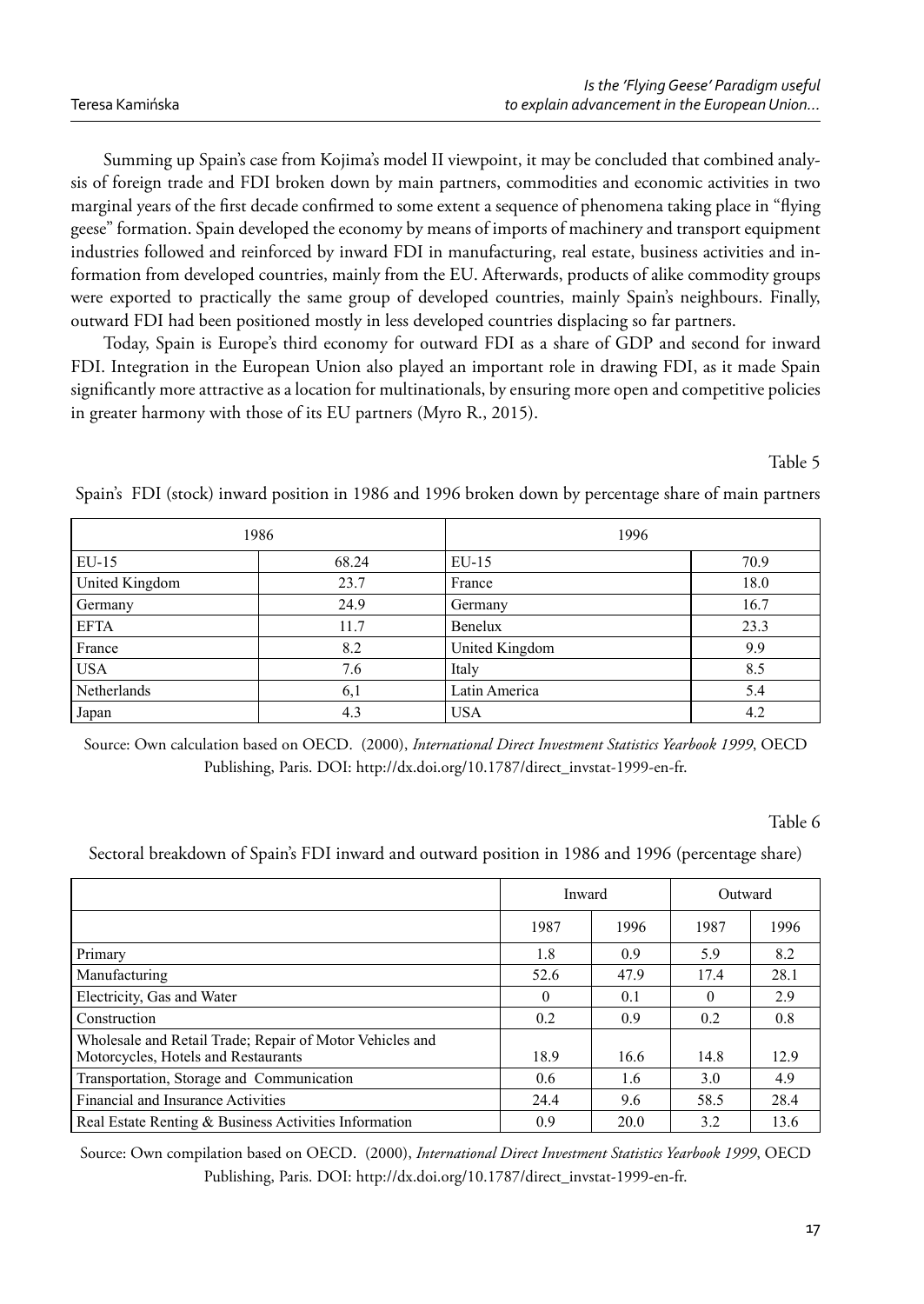#### Table 7

|                | 1986 |                | 1996 |
|----------------|------|----------------|------|
| $EU-15$        | 62.3 | $EU-15$        | 70.9 |
| France         | 18.0 | France         | 21.7 |
| Germany        | 11.7 | Germany        | 14.6 |
| United Kingdom | 9.1  | Italy          | 13.3 |
| <b>USA</b>     | 9.1  | Portugal       | 8.8  |
| Italy          | 7.9  | United Kingdom | 8.3  |
| Latin America  | 5.4  | Latin America  | 5.4  |
| Japan          | 4.9  | <b>USA</b>     | 4.2  |
| Middle East    | 4.7  | Middle East    | 2.4  |

## Exports structure broken down by Spain's main partners (percentage share) in 1986 and 1996

Source: Own calculation based on Institutio National Estadistica Annuario 1987, 1997, www.ine.es/fnebaseweb (retrieved on 15.02.2016; 24.02.2014)

Table 8

## Spain's FDI (stock) outward position in 1986 and 1996 broken down by geographical destination (percentage share of main partners)

| 1986        |      | 1996                        |      |  |
|-------------|------|-----------------------------|------|--|
| $EU-15$     | 41.2 | $EU-15$                     | 36.6 |  |
| <b>USA</b>  | 29.8 | Latin America and Caribbean | 47.3 |  |
| France      | 18.3 | USA                         | 8.5  |  |
| <b>OPEC</b> | 16.3 | Germany                     | 5.9  |  |
| Portugal    | 5.4  | United Kingdom              | 3.9  |  |
| Netherlands | 1.0  | Benelux                     | 3.8  |  |
| Benelux     | 0.7  | Ireland                     | 3.7  |  |
| <b>EFTA</b> | 0.2  | Italy                       | 2.6  |  |

Source: UNCTAD FDI OECD. (2000), *International Direct Investment Statistics Yearbook 1999*, OECD Publishing, Paris. DOI: http://dx.doi.org/10.1787/direct\_invstat-1999-en-fr

Poland, in turn, accessed the EU in 2004, being at a similar level of economic advancement as Spain roughly twenty years before. The relatively good performance of the Polish economy over the first decade made the Polish market pretty attractive for the inflow of FDI. According to the World Bank Poland seems to be on the brink of its new "golden age" (World Bank, 2015). With the accession to the UE business climate in Poland had been improving (the FDI Regulatory Restrictiveness Index reached 0.072 in 2012 as compared with an average 0.025 in the EU and 0.076 in OECD).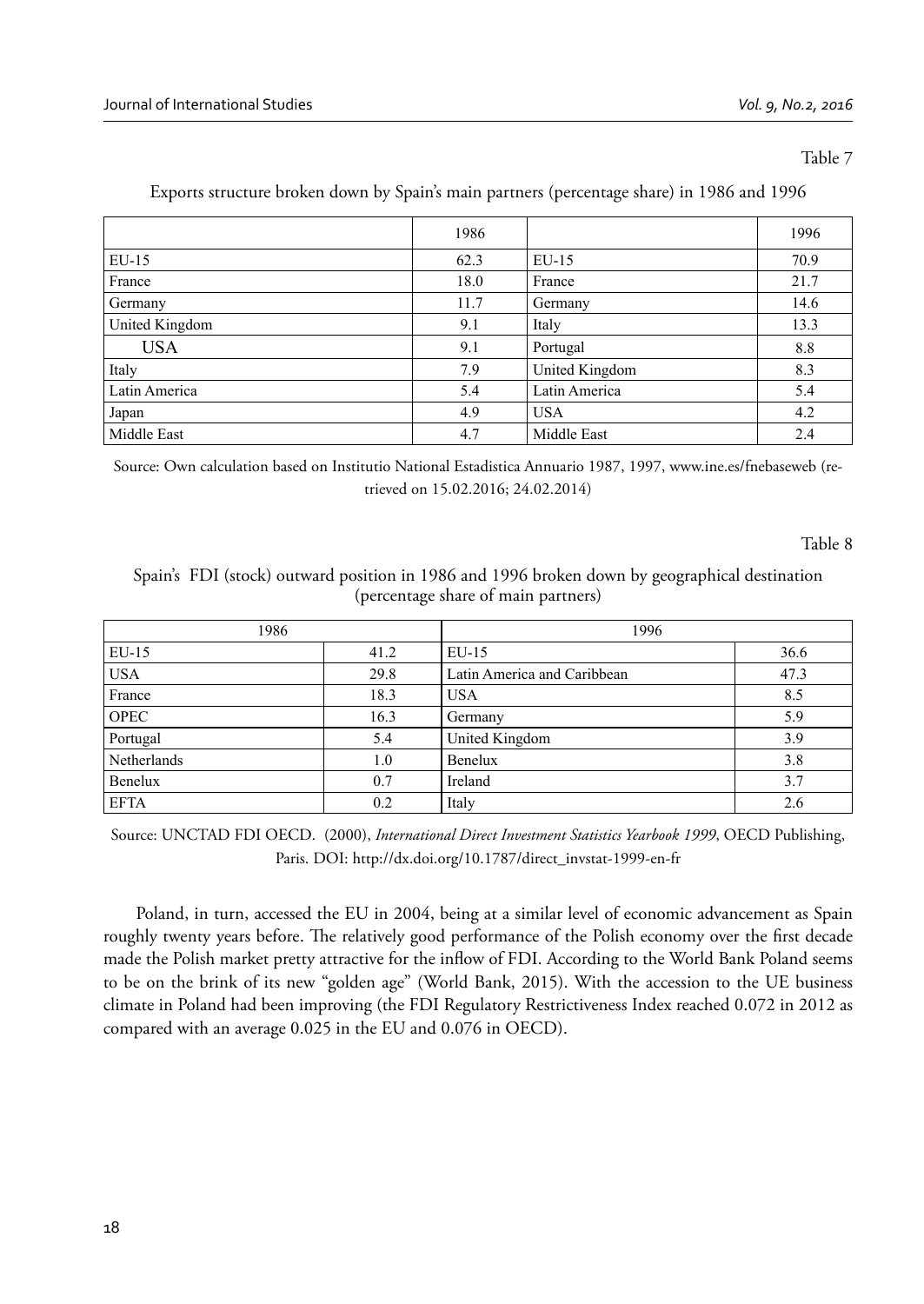Table 9

| 2004           |      | 2014                  |       |  |
|----------------|------|-----------------------|-------|--|
| $EU-25$        | 75.8 | $EU-28$               | 68.91 |  |
| Germany        | 25.0 | Germany               | 23.0  |  |
| Italy          | 7.8  | Russia                | 9.8   |  |
| Russia         | 6.9  | China                 | 9.2   |  |
| France         | 6.5  | Italy                 | 5.3   |  |
| China          | 4.6  | Netherlands           | 4.1   |  |
| Czech Republic | 3.8  | France/Czech Republic | 3.9   |  |

## Breakdown of Poland's imports by geographical destination in 2004 and 2014 (main partners' percentage shares)

1 2013

Source: Own calculation based on http://ec.europa.eu/eurostat/web/international-trade/data/main-tables

Poland's imports were based on the EU economies over the examined period, despite the slight decline (varied from three-quarters to over two-thirds), and on an outstanding share of Germany as well as a remarkable share of Russia (Table 9). The EU partners supplied machinery, transport equipment and other fabricated goods necessary to an enormous economic transformation (Germany and other developed countries) and raw materials including fuels (Russia) (Table 10), what was confirmed by a very high level of the Relative Indicator of Similarity Structure (Z=0.906) as regards geographical origins of imports.

The analysis made from the Kojima's full circle model viewpoint sheds light on the following findings:

- The percentage share of imports in GDP rose as much as nearly 13 percentage points over  $2004-2014$ , and FDI inward stocks in GDP ranged from 34.4% to 48.8% (Table 2), i.e. increased even more (by 14.5 percentage points). Inward FDI stocks had been allocated in manufacturing, mainly, though the percentage share of the activity declined by 8.5 percentage points.
- $-$  The leading investors came from the EU (their percentage share varied insignificantly from 94.2% in 2004 to 92.0% in 2014 – Table 11). Germany as the greatest trade partner remained the second largest investor. Poland having an economy of intrinsic interest attracted new investors from Luxemburg and Spain in 2014. The latter country may prove a change of internal tier of the "flying geese formation" with respect to less developed country.
- The Relative Indicator of Similarity Structure referring to sectoral breakdown of inward FDI points out a high similarity of compared structures (Z=0.878), however FDI inward position in real estate renting and business activities doubled.
- Finally, imports streams of manufactured goods were followed by inward FDI flows, oriented on manufacturing and modern services, and both originated from similar countries.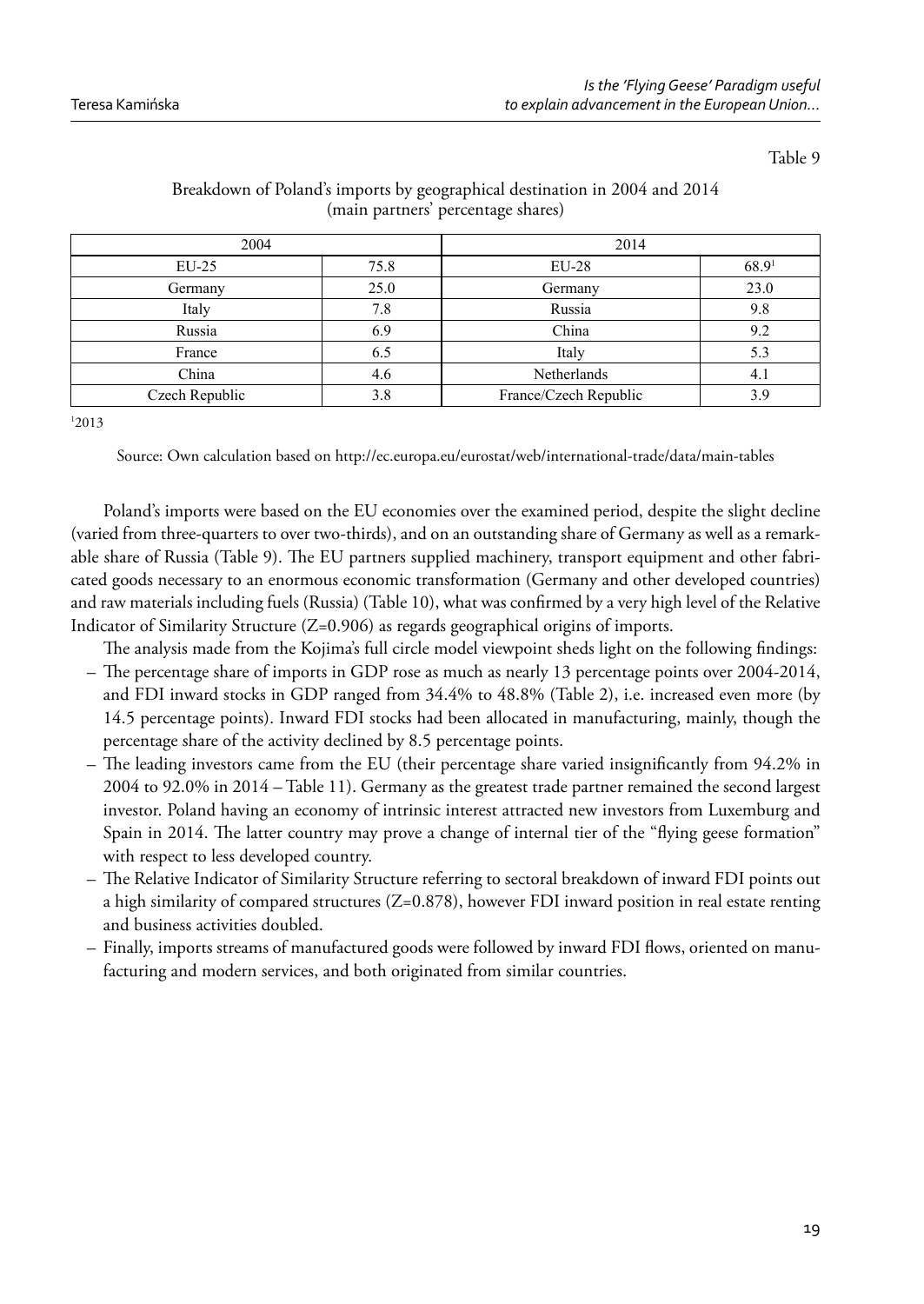#### Table 10

# Poland's imports and exports broken down by commodities in 2004 and 2014 (percentage share)

| 2004    | 2014 |                                                 | 2004           | 2014 |  |
|---------|------|-------------------------------------------------|----------------|------|--|
| Imports |      | Group of commodity                              | <b>Exports</b> |      |  |
| 5.2     | 8.0  | Food, drinks, tobacco                           | 8.2            | 12.3 |  |
| 3.8     | 3.7  | Raw materials                                   | 2.7            | 2.7  |  |
| 9.2     | 10.7 | Mineral fuels, lubricants and related materials | 5.5            | 4.1  |  |
| 14.2    | 14.7 | Chemicals and related products                  | 6.5            | 9.1  |  |
| 38.7    | 34.3 | Machinery and transport equipment               | 38.8           | 38.0 |  |
| 29.0    | 28.5 | Other manufactured goods                        | 38.4           | 33.7 |  |

Source: Own compilation based on http://ec.europa.eu/eurostat/web/international-trade/data/main-tables (23.02.2016)

Table 11

## Poland's FDI (stock) inward position broken down by percentage share of main partners in 2004 and 2014

| 2004        |      | 2014         |      |
|-------------|------|--------------|------|
| $UE-25$     | 94.2 | <b>UE-27</b> | 92.0 |
| Netherlands | 23.6 | Netherlands  | 17.2 |
| Germany     | 16.6 | Germany      | 16.3 |
| France      | 13.4 | Luxemburg    | 13.0 |
| Austria     | 5.0  | France       | 12.0 |
| Sweden      | 4.1  | Spain        | 7.0  |

Source: Own calculation based on the National Bank of Poland database

Poland's exports as percentage of GDP increased essentially over 2004 – 2014 (as much as nearly 13 percentage points – Table 1) and faster than the outward FDI stock (by slightly over 9 percentage points – Table 2). The EU countries remained the major destination (80.3% versus 74.8%, respectively), Germany maintained its dominant position as the Poland's trade partner regardless a five-percentage-point decline, and Russia was the only outsider among the major partners (Table 13). Others countries' share was roughly alike (ranged from nearly 4% to 6.5%), so the position of a particular country was irrelevant. Exports structure broken down by commodities actually had not changed since major groups were machinery, transport equipment and other manufactured goods (Table 10), thus it resulted in a very high level of the Relative Indicator of Similarity Structure  $(Z = 0.913)$ . Mixed indicators, i.e. indicators finding out the relative similarity structure of exports-imports commodity structure in surveyed years (Z=0.777 in 2004 and Z=0.765 in 2014) point also out a high value of resemblance (a dominant of industrial goods in both directions), though they are lower in comparison to indicators calculated separately for imports (exports) because of the share of mineral fuels in imports, primarily.

Before accession to the EU Poland's outward FDI stock was minor (1.3% of GDP – Table 2) and was derived from trade-supporting activities in key markets for many years (Germany, Italy, France, United Kingdom). They were largely commercial in nature and were intended to support exports in the form of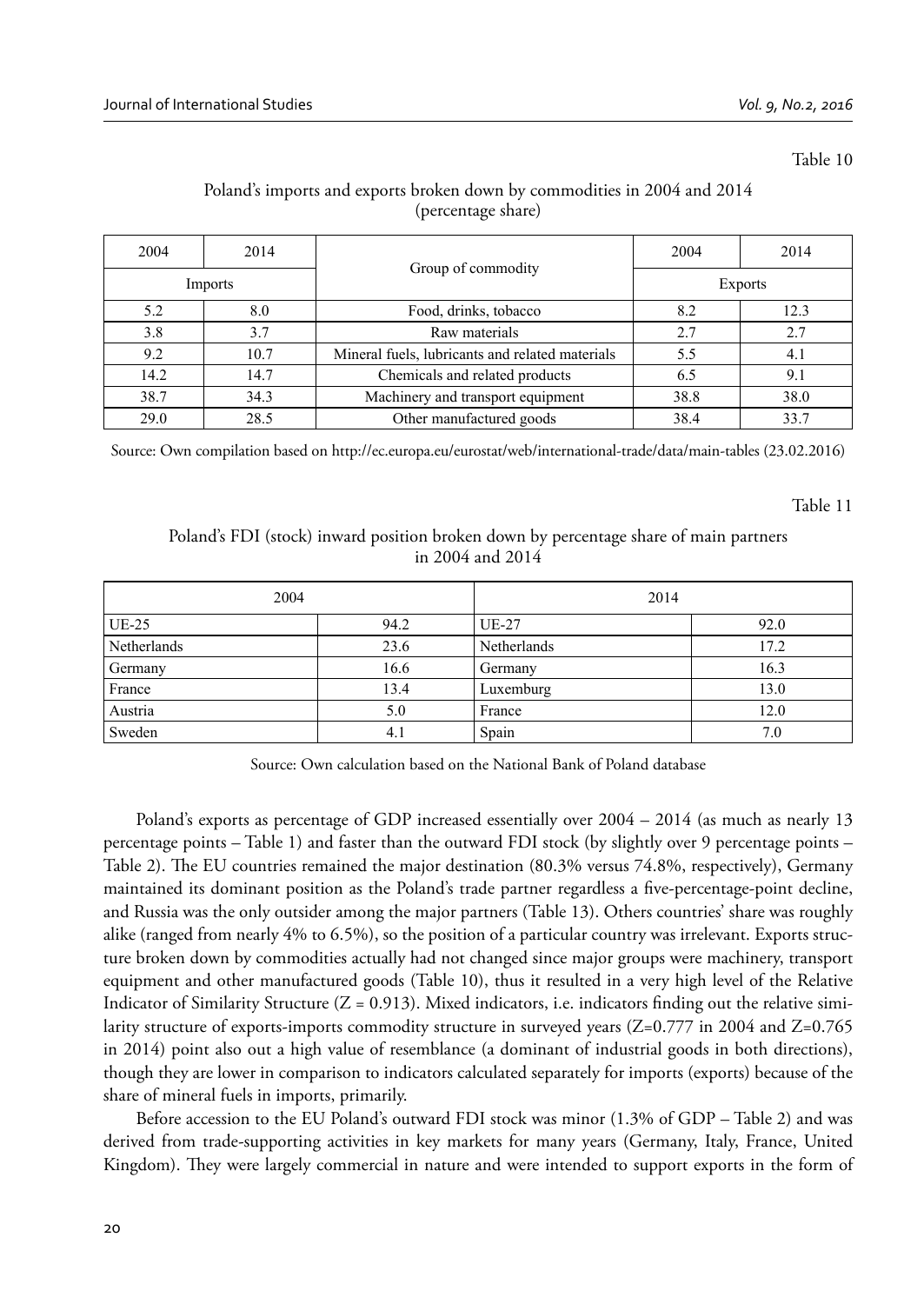commercial offices and retail outlets. Therefore, the outflow of domestic capital did not substitute for exports significantly (Buczkowski, 2013).

A current geographical destination of the Polish FDI indicates that they differ from traditional direct investment in which a lasting interest implies the existence of a long-term relationship between the direct investor and the enterprise, and an investor's significant influence on the management of the enterprise play a specific role in a host country's real economy. The Polish transactions have still represented optimization type, mainly, and major host countries, that cover over 80% of outward FDI, are mostly transit countries (Table 14).

An outstanding case is the Polish FDI made in Czech Republic, where in contrast to Cyprus, Luxemburg, Netherlands and Switzerland, a significant portion of the Polish direct investment assets stems from a desire to use the special purpose entities for both tax and operation optimization of transactions. Investment in Czech Republic is often made without mediation of the countries listed above (NBP, 2015).

The Polish outward FDI has had the tendency to increase in parallel with its economic growth. Investment in service sector outweighs suggestively manufacturing one, and the latter prevail in the neighbour countries (the Czech Republic, Germany, Lithuania). The increase in primary sector might correspond to intensive growth of CIS in destination structure. This phenomenon may be the beginning of the trend towards the "full circle model".

Table 12

|                                                                         |      | inward |                   | outward |
|-------------------------------------------------------------------------|------|--------|-------------------|---------|
|                                                                         | 2004 | 2014   | 2004 <sup>1</sup> | 2014    |
| Primary                                                                 | 0.7  | 0.8    | $\theta$          | 5.0     |
| Manufacturing                                                           | 37.9 | 29.4   | 18.0              | 14.1    |
| Electricity, Gas and Water                                              | 3.6  | 3.2    | 0.2               | $-4.7$  |
| Construction                                                            | 1.9  | 4.6    | 1.2               | $-1.0$  |
| Wholesale and Retail Trade; Repair of Motor Vehicles<br>and Motorcycles | 17.9 | 13.6   | 13.4              | 6.5     |
| Transportation, Storage and Communication                               | 7.6  | 5.2    | 6.6               | 1.9     |
| Financial Intermediation                                                | 19.7 | 23.1   | 23.9              | 50.4    |
| Real Estate Renting & Business Activities, Information                  | 10.2 | 20.1   | 8.5               | 28.5    |

Sectoral breakdown of Poland's FDI inward and outward position in 2004 and 2014 (percentage share)

<sup>1</sup>In 2004 non-classified services took 28.1%

Source: Own calculation based on the National Bank of Poland database

Table 13

# Breakdown of Poland's exports by geographical destination in 2004 and 2014 (percentage shares of main partners)

| 2004    |      | 2014           |                   |
|---------|------|----------------|-------------------|
|         |      |                |                   |
| $EU-25$ | 80.3 | EU-27          | 74.8 <sup>1</sup> |
| Germany | 28.0 | Germany        | 23.0              |
| Italy   | 6.3  | United Kingdom | 6.D               |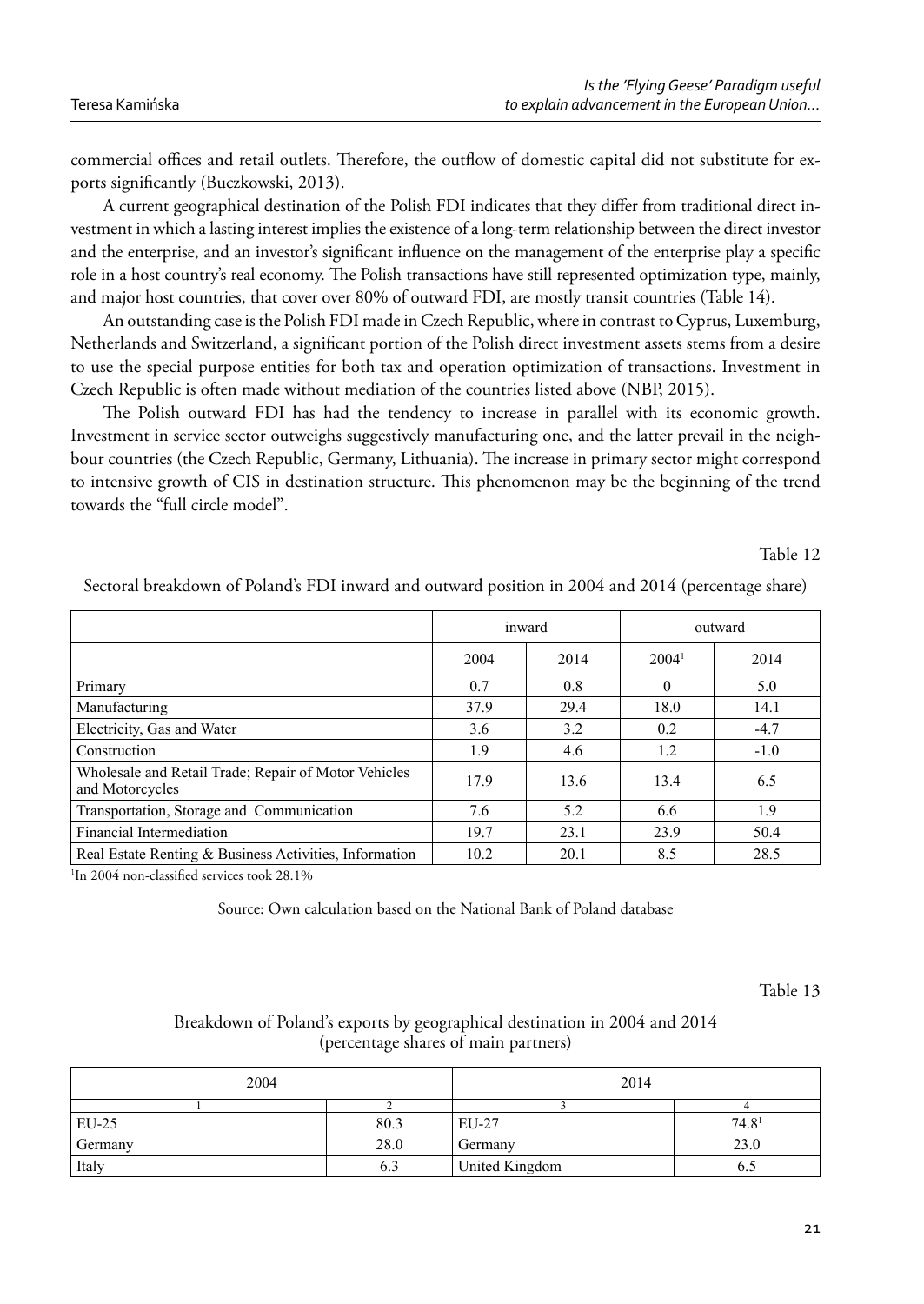| 6.0 | France              | D.O |
|-----|---------------------|-----|
| 4.9 | Czech Republic      |     |
|     | Russia <sup>1</sup> |     |
| 39  | Italy               |     |
| 3.8 | Netherlands         | 4.U |
|     |                     |     |

1 2013

Source: Own compilation based on: UNCTADSTAT (23.02.2016); atlas.media.mit.edu (29.02.1014)

Table 14

## Poland's FDI outward position in 2004 and 2014 broken down by geographical destination (percentage shares of main partners)

| 2004                                                                                                                       |          | 2014           |      |
|----------------------------------------------------------------------------------------------------------------------------|----------|----------------|------|
| $EU-25$                                                                                                                    | 54.8     | EU-27          | 71.4 |
| Netherlands                                                                                                                | 15.7     | Cyprus         | 31.7 |
| Switzerland                                                                                                                | 14.5     | Luxemburg      | 26.9 |
| Germany                                                                                                                    | 11.2     | Switzerland    | 12.0 |
| Transition economies <sup>1</sup>                                                                                          | 8.8      | Netherlands    | 10.3 |
| CIS <sup>2</sup>                                                                                                           | 8.7      | Czech Republic | 6.4  |
| Ukraine                                                                                                                    | 5.8      | Germany        | 4.2  |
| France                                                                                                                     | 5.7      | <b>CIS</b>     | 4.2  |
| Benelux<br>the contract of the contract of the contract of the contract of the contract of the contract of the contract of | 5.2<br>. | Lithuania<br>. | 3.5  |

<sup>1</sup> Transition economies are those of Bosnia and Herzegovina, Montenegro, Serbia, The FYR of Macedonia

2 CIS includes countries such as Azerbaijan, Belarus, Kazakhstan, Moldova, Russian Federation, Tajikistan, Ukraine, Uzbekistan

Source: Own calculation based on Poland's National Bank database

# **CONCLUSION**

Dynamic changes have been shifting the international system of forces and comparative advantages of countries and enterprises in the globalized economy over last decades. The European Union has evolved during this time, both quantitatively and qualitatively. Therefore, it is a challenge to verify practically a capability of existing theories to explain phenomena of contemporary international relations in "meta economy". Outcome of the comparative analysis indicates that foreign direct investment seems to be a key element of international economic integration. It is a crucial factor encouraging transfer of technology and know-how between economies and it fosters the host country to promote its products in markets abroad. Being also an additional source of funding FDI can be called the up-to-date driver for development.

In Spain international capital flows were the main engine that was pushing investment beyond its steady state until 2003. The analysis showed that in that case the full Kojima's model II could be observed.

Although Poland has transformed itself from a country of European periphery to a high-level income economy, a large productivity gap with top-performing EU countries still exists, and regional disparities within the country still prevail. Strengthening the business environment and promoting a cohesive regional development strategy are key actions in Poland's long-term competitiveness and productivity agenda. Taking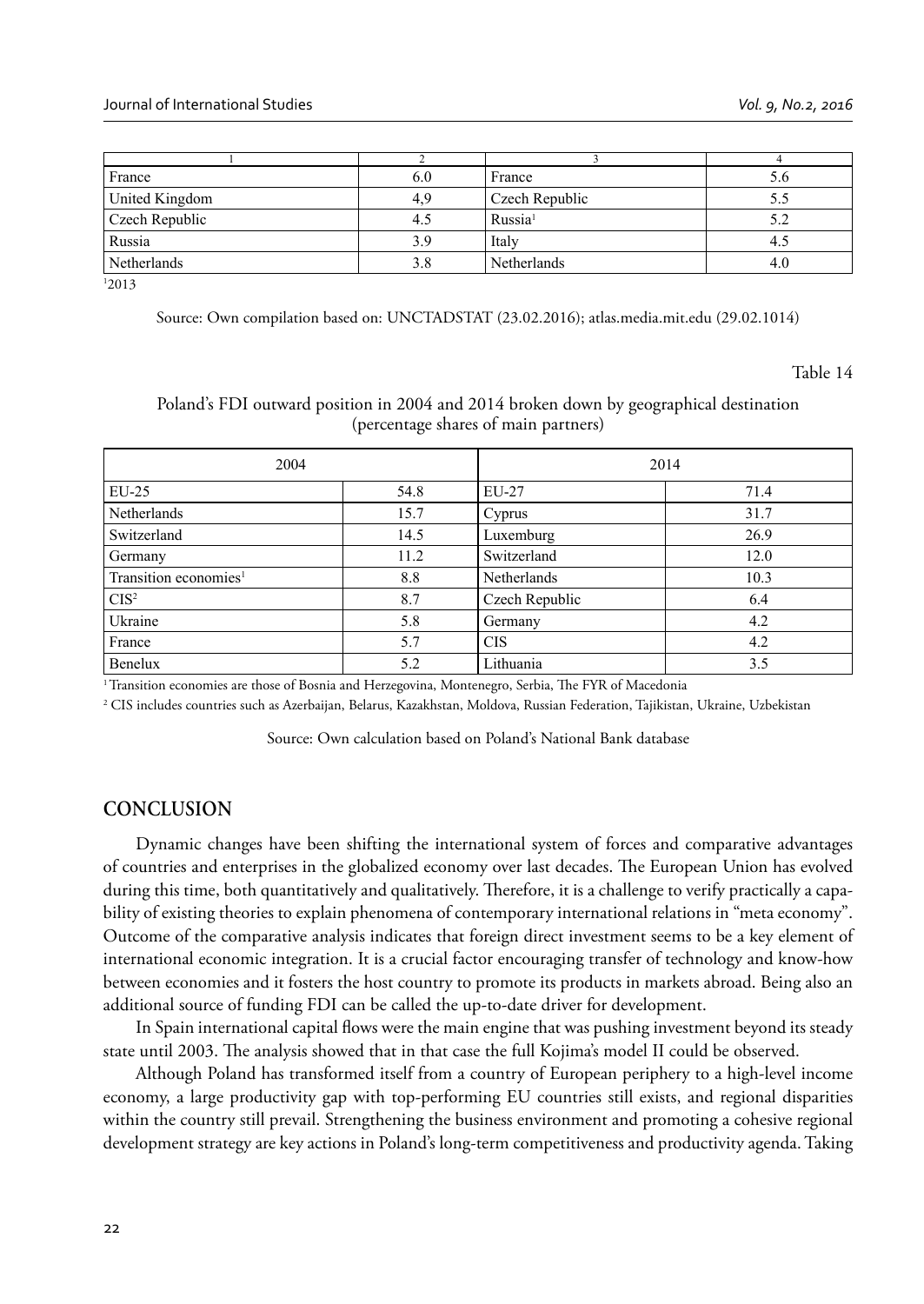"flying geese" paradigm into account a case of Poland hardly proves a sequence of interdependence described by "full circle model".

The study confirmed the correct choice of countries from the point of view of their suitability for 'Europeization' of the "flying geese" model, however a precise and complete answer seems to be obtained after a longer period, particularly for Poland, and deeper insight into an intraindustry interdependence.

## **REFERENCES:**

Akamatsu K. (1962) "A Historical Pattern of Economic Growth in Developing Countries", *Journal of Developing Economies*, Preliminary Issue No.1, pp. 3-25.

Buczkowski B. (2013), "Poland's outward foreign direct investment", steconomiceuoradea.ro/anale/volume/2013/.../007.pdf "Doing Business in Poland in 2015", (2015), Report No. AUS7323, World Bank Group

European Commission (2012), "European Economy, Macroeconomic imbalances – Spain", Occasional Papers No. 103

Johnson H. G. (1972), "Survey of Issues," in Drysdale P. (ed.), *Direct Foreign Investment in Asia and the Pacific*, Toronto, University of Toronto Press.

Institutio National Estadistica Annuario (1987, 1997), www.ine.es/fnebaseweb

Kasahara S. (2004), "The Flying Geese Paradigm: A critical study of its application to East Asian regional development", United Nations Conference on Trade and Development, *Discussion Papers*, No. 169, pp. 1-25

Kasahara S. (2013), "The Asian Development State and the Flying Geese Paradigm", United Nations Conference on Trade and Development, *Working Papers*, No. 213, pp. 1-26

Kojima K. (1973), "The Macroeconomic Approach to Foreign Direct Investment", *Hitotsubashi Journal of Economics*, Vol. 14, No. 1, pp.1-21

Kojima K. (1977), "Transfer of Technology to Developing Countries – Japanese Type versus American Type", *Hitotsubashi Journal of Economics*, Vol. 17, No. 2, pp. 2-14

- Kojima K. (2000), "The "Flying geese" model of Asian economic development: origin, theoretical extensions, and regional policy implications", *Journal of Asian Economics*, No.11, pp. 375-401
- Korhonen P. (1994),"The Theory of the Flying Geese Pattern of Development and its Interpretations", *Journal of Peace Research,* Vol. 31, No. 1, pp. 93-108
- Krugman P. R., Obstfeld M. (2005), International Economics: Theory & Policy, 7<sup>th</sup> edition, Boston, Pearson/ Addison-Wesley

Kwan C.H. (1994) Economic Interdependence in the Asia-Pacific Region. Towards the Yen block, London, Routledge

Myro R. (2015), "Foreign Direct Investment in Spain", *SEFO – Spanish Economic and Financial Outlook*, Vol 4, No.1

Mundell R. A. (1957), "International Trade and Factor Mobility", *American Economic Review* No. 47, pp. 321-335

- Narodowy Bank Polski (2015), "Zagraniczne inwestycje bezpośrednie w Polsce i polskie za granicą w 2014 roku", Warszawa
- OECD (2014), *OECD International Direct Investment Statistics 2014*, OECD Publishing http://dx.doi.org/10.1787/ idis-2014-en
- OECD (2014), "Foreign direct investment" in OECD Factbook 2014: Economic, Environmental and Social Statistics, OECD Publishing, Paris
- Okuda H. (2002), "Today's Problems in Developing Financing and Japan's Financial Assistance for Economic Development. Aiming at Knowledge-Based-Type Assistance", *Technology and Development*, JICA: Institute for International Cooperation No. 15, pp.5-10
- Ozawa T. (2007), "Professor Kiyoshi Kojima's Contributions to FDI Theory: Trade, Structural Transformation, Growth, and Integration in East Asia", Annual Conference of the Japan Society of International Economics (JSIE), at